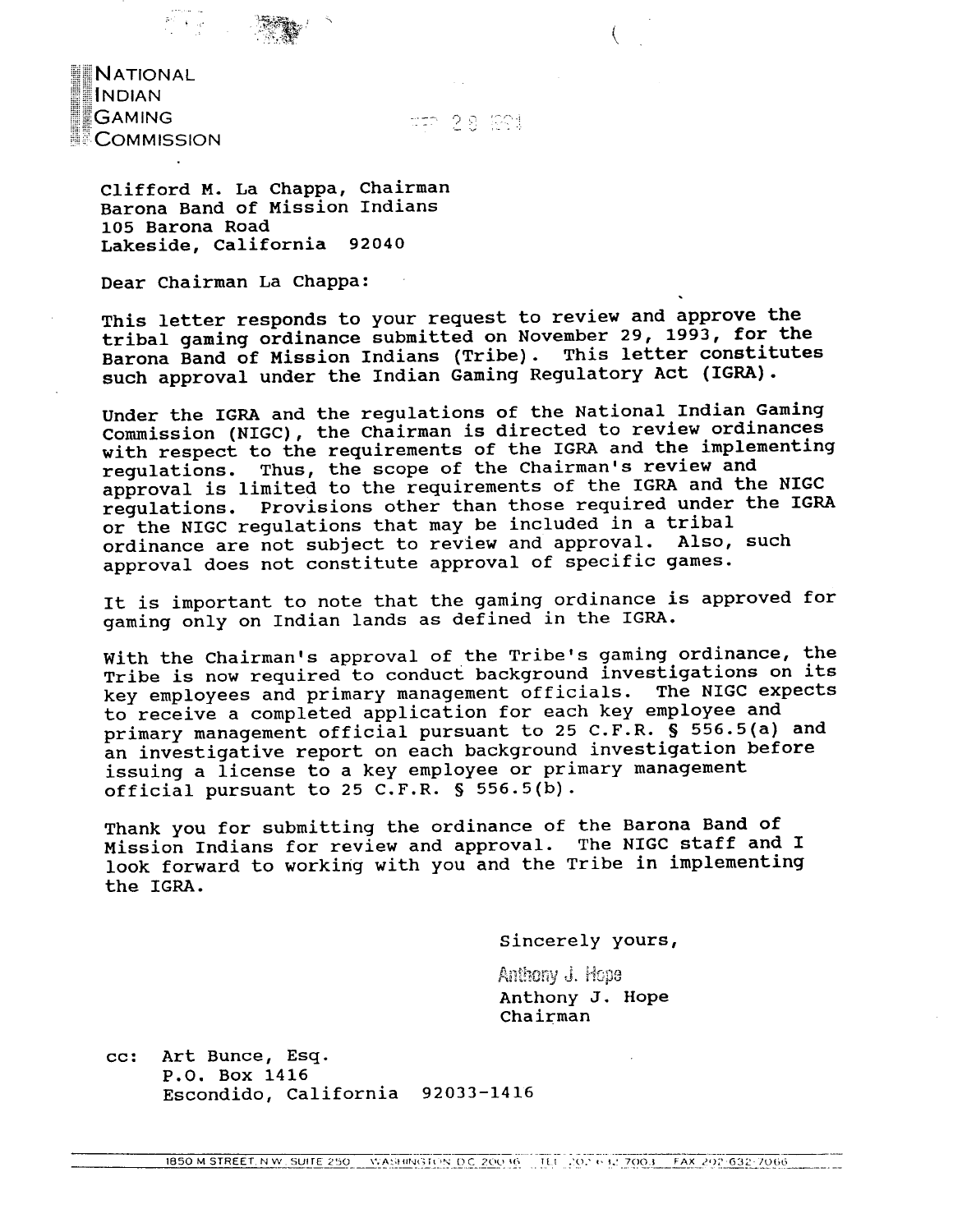

## **BARONA GROUP OF THE CAPITAN GRANDE BAND**

### **OF MISSION INDIANS**

### **GAMING ORDINANCE**

### I. Purpose

The General Council of the Barona Group of the Capitan Grande Band of Mission Indians (the "Tribe"), acting according to custom and tradition in the absence of a written Constitution, hereby enacts this ordinance in order to set the terms for Class I1 and Class I11 gaming operations on the "Indian lands" of the Barona Indian Reservation, as defined in **25** U.S.C. Section 2703(4).

## **11. Gamina** Authorized

Class **I1** and Class **111** gaming as defined in the Indian Gaming Regulatory **Act,** P.L. 100-447, 25 U.S.C. Section **2703(7)-(8) ("IGRA")** and by the regulations promulgated by the National Indian Gaming Commission at 25 C.F.R. 8502.3 (as published in the Federal Register at 57 FR 12392-12393, April 9, **1992)** is hereby authorized.

## 111. Ownership of Gaminq

The Tribe shall have the sole propriety interest in and responsibility for the conduct of any gaming operation authorized by this Ordinance.

### IV. Use of Gaming Revenue

**A.** Net revenues from Class I1 and Class **111** gaming shall be used only for the following purposes: to fund tribal government operations and programs; provide for the general welfare of the Tribe and its members; promote tribal economic development; donate to charitable organizations; or help fund operations of local government agencies, all in such amounts and on such terms as the Tribal Council may determine.

B. If the Tribe elects to make per capita payments to tribal members, it shall authorize such payments only upon approval of a plan submitted to the Secretary of the Interior under 25 U.S.C. Section 2710(b) (3).

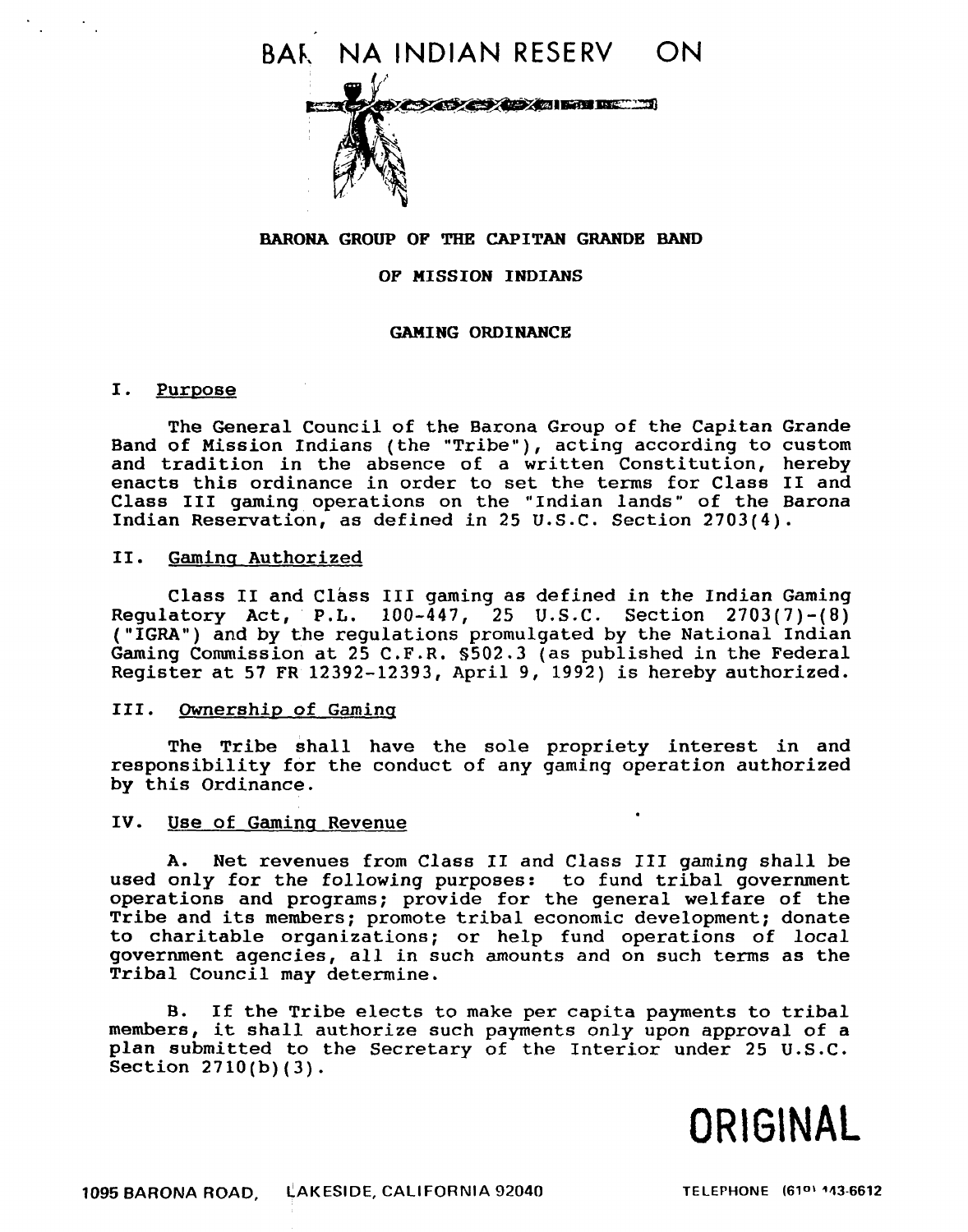### V. Audit

**A.** The Tribe shall cause to be conducted annually an independent audit of gaming operations and shall submit the resulting audit reports to the National Indian Gaming Commission.

B. All gaming related contracts that result in the purchase of supplies, services, or concessions in excess of \$25,000.00 annually, except contracts for professional legal and accounting services, shall be specifically included within the scope of the audit that is described in subsection **A.** above.

### VI. Protection of the Environment and Public Health and Safety

Class **I1** and Class **111** gaming facilities shall be constructed, maintained and operated in a manner that adequately protects the environment and the public health and safety.

### VII. Licenses for Key Employees and Primary Management Officials

The Tribe shall ensure that the policies and procedures set out in this section are implemented with respect to key employees and primary management officials employed at any Class I1 or Class **I11** gaming enterprise operated on Indian lands as provided in this Ordinance.

**A.** Definitions

For the purposes of this section, the following definitions apply:

- 1. "Key employee" means
	- (a) **A** person who performs one or more of the following functions:<br>(1) Bingo caller;
		- (1) Bingo caller;<br>(2) Counting room
		- Counting room supervisor;
		- (3) Chief of security;<br>(4) Custodian of gamin
		- Custodian of gaming supplies or cash;
		- (5) Floor manager;
		- $(6)$  Pit boss;<br>(7) Dealer;
		- (7) Dealer;<br>(8) Croupie
		-
		- (8) Croupier;<br>(9) Approver (9) Approver of credit; or<br>(10) Custodian of gambling
		- Custodian of gambling devices including persons with access to c a s h and accounting records within such devices;
	- (b) If not otherwise included, any other person whose total cash compensation is in excess of \$50,000 per year; or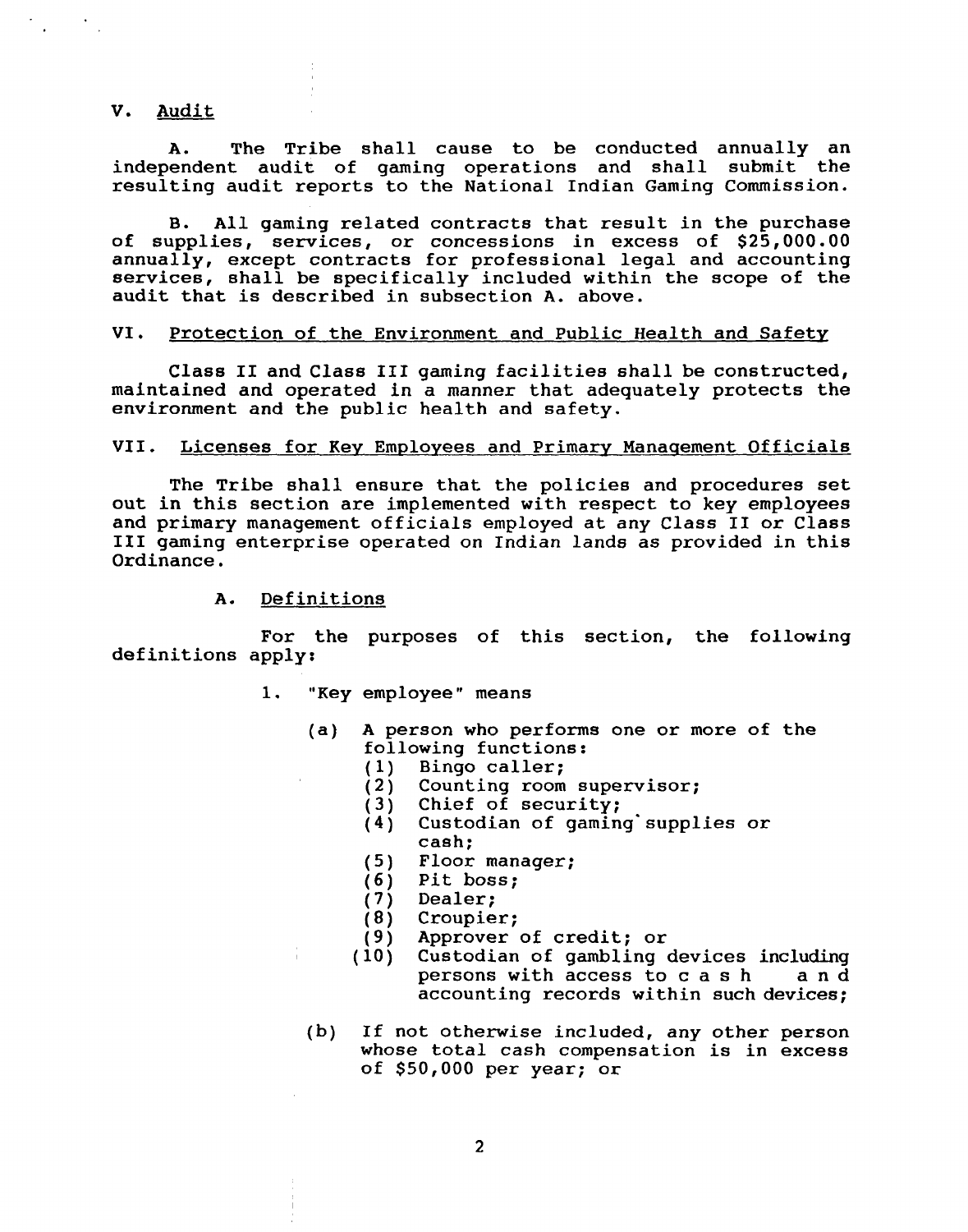- (~c) If not otherwise included, the four most highly compensated persons in the gaming operation.
- 2. "Primary management official" means
	- (a) The person having management responsibility for a management contract;
	- (b) Any person who has authority:
		- (1) To hire and fire employees; or
		- (2) To set up working policy for the gaming operation; or
	- (c) The chief financial officer or other person who has financial management responsibility.

# B. Application Forms

1. The following notice shall be placed on the application form for a key employee or a primary management official before that form is filled out by an applicant:

In compliance with the Privacy Act of 1974, the following information is provided: Solicitation of the information on this form is authorized by 25 U.S.C. Section 2701, et The purpose of the requested information is to determine the eligibility of individuals to be employed in a gaming operation. The information will be used by National Indian Gaming Commission members and staff who have need for the information in the performance of their<br>official duties. The information may be disclosed to The information may be disclosed to appropriate Federal, Tribal, State, local, or foreign law enforcement and regulatory agencies when relevant to<br>civil, criminal, or regulatory investigations or civil, criminal, or regulatory investigations or prosecutions or when pursuant to a requirement by a tribe or the National Indian Gaming commission 'in connection with the hiring or firing of an employee, the issuance or revocation of a gaming license, or investigations of activities while associated with a tribe or a gaming operation. Failure to consent to the disclosures indicated in this notice will result in a tribe's being unable to hire you in a primary management official or key employee position.

The disclosure of your Social Security Number (SSN) is voluntary. However, failure to supply a SSN may result in errors in processing your application.

2. Existing key employees and primary management officials, if any, shall be notified in writing that they shall either: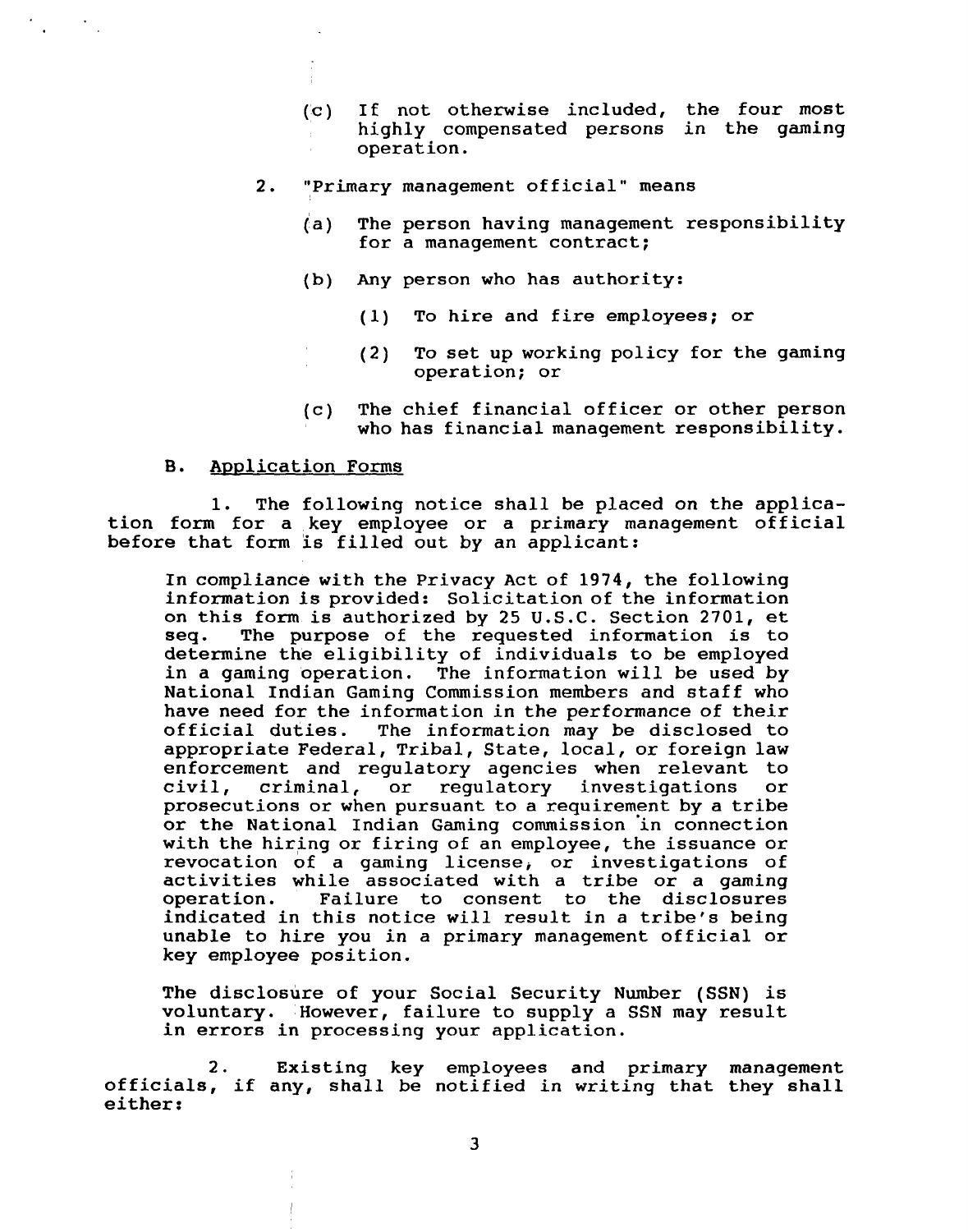- a. Complete a new application form that contains a Privacy Act notice; or
- b. Sign a statement that contains the Privacy Act notice and consent to the routine uses described in that notice.

3. The following notice shall be placed on the application form for a key employee or a primary official before that form is filled out by an applicant.

> A false statement on any part of your application may be grounds for not hiring you, or for firing you **a£** ter you begin work. Also, you may be punished by fine or imprisonment. (U.S. Code, title 18, section 1001.)

4. The Tribe shall notify in writing existing key employees and primary management officials, if any, that they shall either:

- a. Complete a **new** application form that contains a notice regarding false statements; or
- b. Sign a statement that contains the notice regarding false statements.
- C. Background Investigations

 $\mathcal{L}^{\text{max}}_{\text{max}}$ 

1. The Tribe shall request from each primary management official and from each key employee all of the following information:

- a. Full name, other names used (oral or written), social security number(s), birth date, place of birth, citizenship, gender, all languages (spoken or written);
- b. Currently and for the previous' **5** years: business and employment positions held, interests in those businesses, business and residence addresses, and drivers license numbers;
- c. The names and current addresses of at least three personal references, including one personal reference who was acquainted with the applicant during each period of residence listed under paragraph  $(1)(b)$  of this section;
- d. Current business and residence telephone numbers;
- e. **A** description of any existing and previous business relationships with Indian<br>including ownership interests in ownership interests in those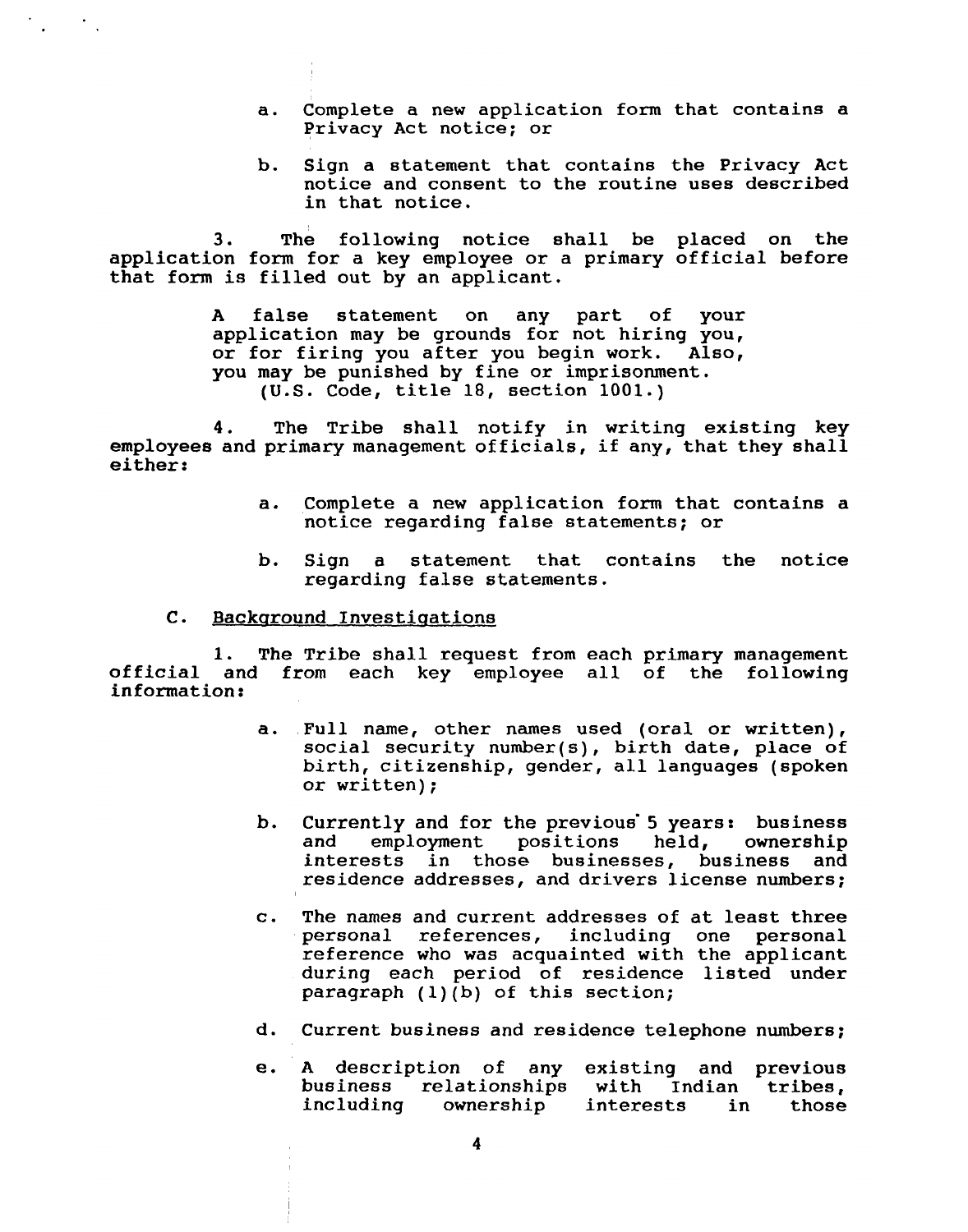businesses;

 $\mathcal{O}_{\mathcal{A}}$ 

- f. **A** description of any existing and previous business relationships with the gaming industry generally, including ownership interests in those businesses;
- g. The name and address of any licensing or regulatory agency with which the person has filed an application for a license or permit related to gaming, whether or not such license or permit was granted ;
- h. For each felony for which there is an ongoing prosecution or a conviction, the charge, the name and address of the court involved, and the date and disposition if any;
- i. For each misdemeanor conviction or ongoing misdemeanor prosecution (excluding minor traffic violations), within 10 years of the date of the application, the name and address of the court involved and the date and disposition;
- For each criminal charge (excluding minor traffic 1. charges), whether or not there is a conviction, if such criminal charge is within 10 years of the date of the application and is not otherwise listed pursuant to paragraph **(l)(h)** or **(l)(i)** of this section, the criminal charge, the name and address of the court involved and the date and disposition;
- k. The name and address of any licensing or regulatory agency with which the person has filed an application for an occupational license or permit, whether or not such license or permit was granted;
- 1. **A** current photograph;
- m. Any other information the Tribe deems relevant; and
- n. Fingerprints consistent with procedures adopted by the Tribe according to 25 C.F.R. Section 522.2(h).

2. The Tribe shall conduct an investigation sufficient to make a determination under subsection D. below. In conducting a background investigation, the Tribe or its agent shall promise to keep confidential the identity of each person interviewed in the course of the investigation.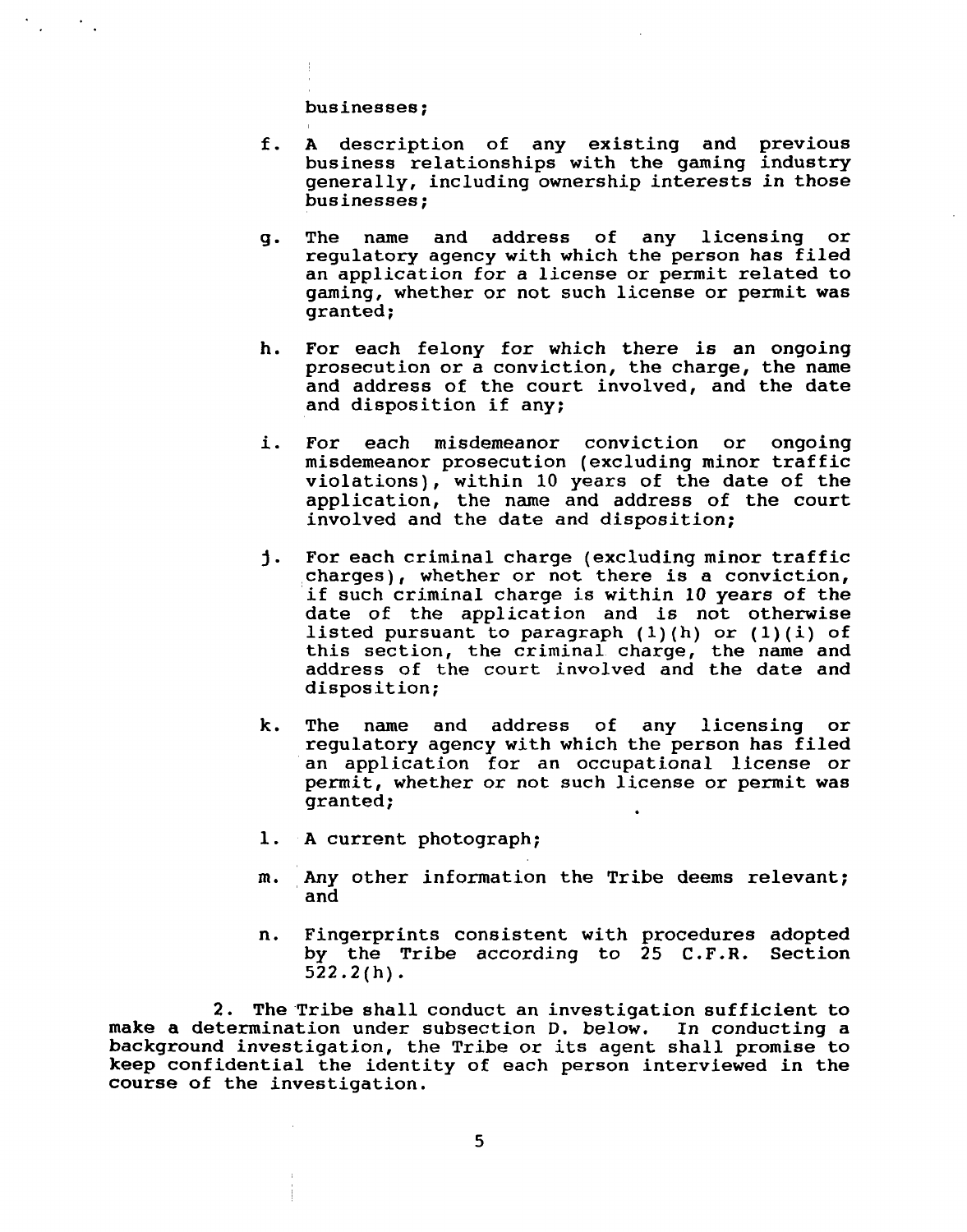### D. Eliaibilitv Determination

 $\mathcal{O}(\mathbb{Z})$ 

The Tribe shall review a person's prior activities, criminal record, if any, and reputation, habits and associations to make a finding concerning the eligibility of a key employee or primary management official for employment in a tribal gaming operation. If the Tribe determines that employment of the person poses a threat to the public interest or to the effective regulation of gaming, or creates or enhances dangers of unsuitable, unfair, or illegal practices and methods and activities in the conduct of gaming, the tribal gaming operation shall not employ that person in a key employee or primary management official position.

# E. Procedures for Forwarding Applications and Reports for Key Employees and Primary Manaqement Officials to the National Indian Gamina Commission

1. When a key employee or primary management official begins work at a gaming operation authorized by this Ordinance, the Tribe shall forward to the National Indian Gaming Commission the applicant's completed application for employment and conduct the background investigation and make the determination referred to in subsection D of this section.

2. The Tribe shall forward the report referred to in subsection F of this section to the National Indian Gaming Commission within 60 days after an employee begins work or within 60 days of the approval of this Ordinance by the Chairman of the National Indian Gaming Commission.

3. The gaming operation shall not employ as a key employee or primary management official a person who does not have a license after 90 days.

### F. Report to the National Indian Gaming Commission

1. Pursuant to the procedures set out in subsection E of this section, the Tribe shall prepare and forward to the National Indian Gaming Commission an investigative report on each background investigation. An investigative report shall include all of the An investigative report shall include all of the following:

- a. Steps taken in conducting a background investigation;
- b. Results obtained;
- c. Conclusions reached; and
- d. The bases for those conclusions.

2. The Tribe shall submit, with the report, a copy of the eligibility determination made under subsection D of this section.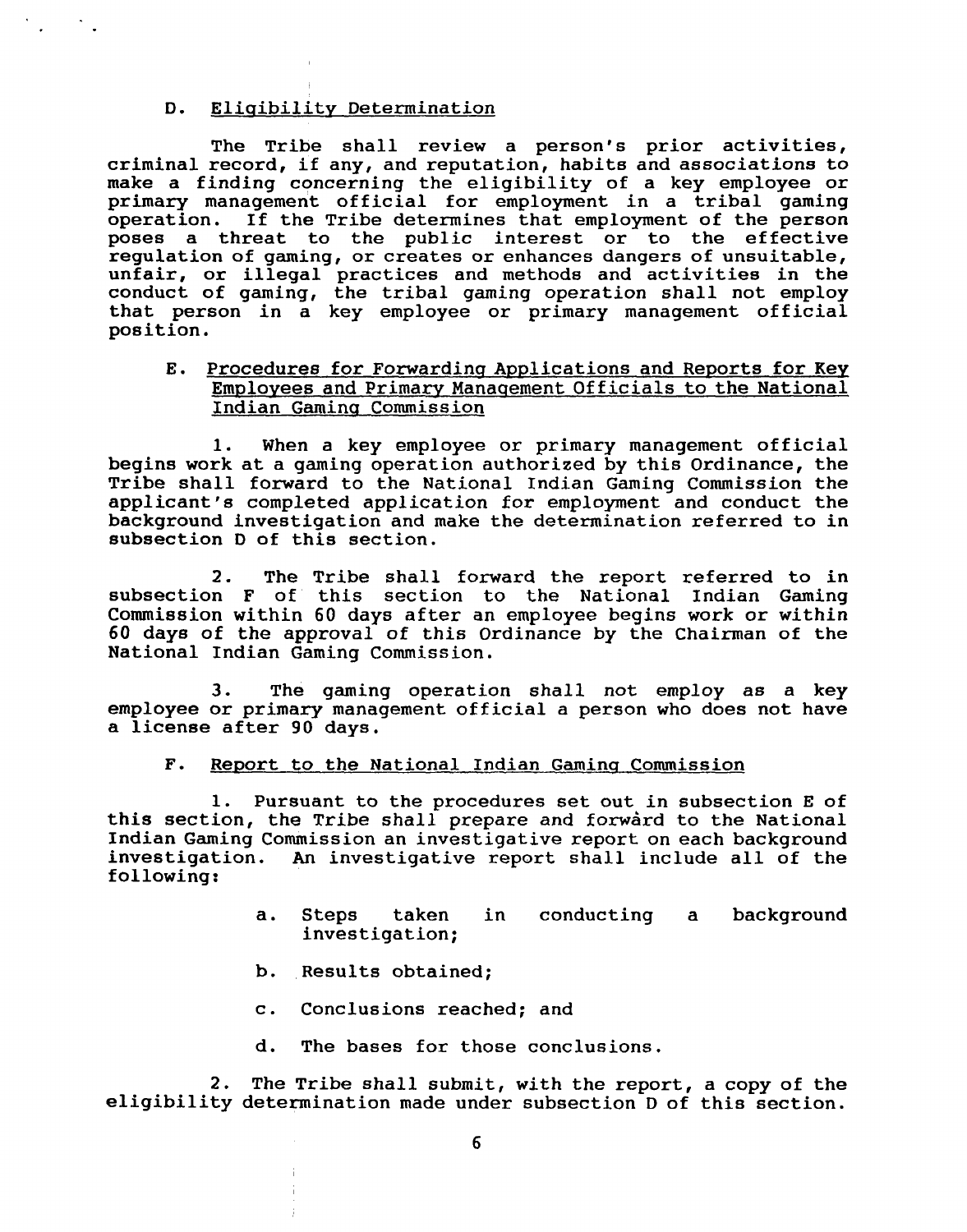- **3.** If a license is not issued to an applicant, the Tribe:
	- a. Shall notify the National Indian Gaming Commission; and
	- b. May forward copies of its eligibility determination and investigative report (if any) to the National Indian Gaming Commission for inclusion in the Indian Gaming Individuals Records System.

4. With respect to key employees and primary management officials, the Tribe shall retain applications for employment and reports (if any) of background investigations for inspection by the Chairman of the National Indian Gaming Commission or his or her designee for no less than three (3) years from the date of termination of employment.

## G. Grantina a Gamina License

**1.** If, within a thirty (30) day period after the National Indian Gaming Commission receives a report, the National Indian Gaming Commission notifies the Tribe that it has no objection to the issuance of a license pursuant to a license application filed by a key employee or a primary management official for whom the Tribe has provided an application and investigative report to the National Indian Gaming Commission, the Tribe may issue a license to such applicant.

2. The Tribe shall respond to a request for additional information from, the Chairman of the National Indian Gaming Commission concerning a key employee or a primary management official who is the subject of a report. Such a request shall suspend the 30-day period under paragraph G.1. of this section until the Chairman of the National Indian Gaming Commission receives the additional information.

3. If, within the thirty ( 30) day period described above, the National Indian Gaming commission provides the Tribe with a statement itemizing objections to the issuance of a license to a key employee or to a primary management official for whom the Tribe has provided an application and investigative report to the National Indian Gaming Commission, the Tribe shall reconsider the application, taking into account the objections itemized by the National Indian Gaming Commission. The Tribe shall make the final decision whether to issue a license to such applicant.

## H. License Suspension

1. If, after the issuance of a gaming license, the Tribe receives from the National Indian Gaming Commission reliable information indicating that a key employee or a primary management official is not eligible for employment under subsection D. above, the Tribe shall suspend such license and shall notify in writing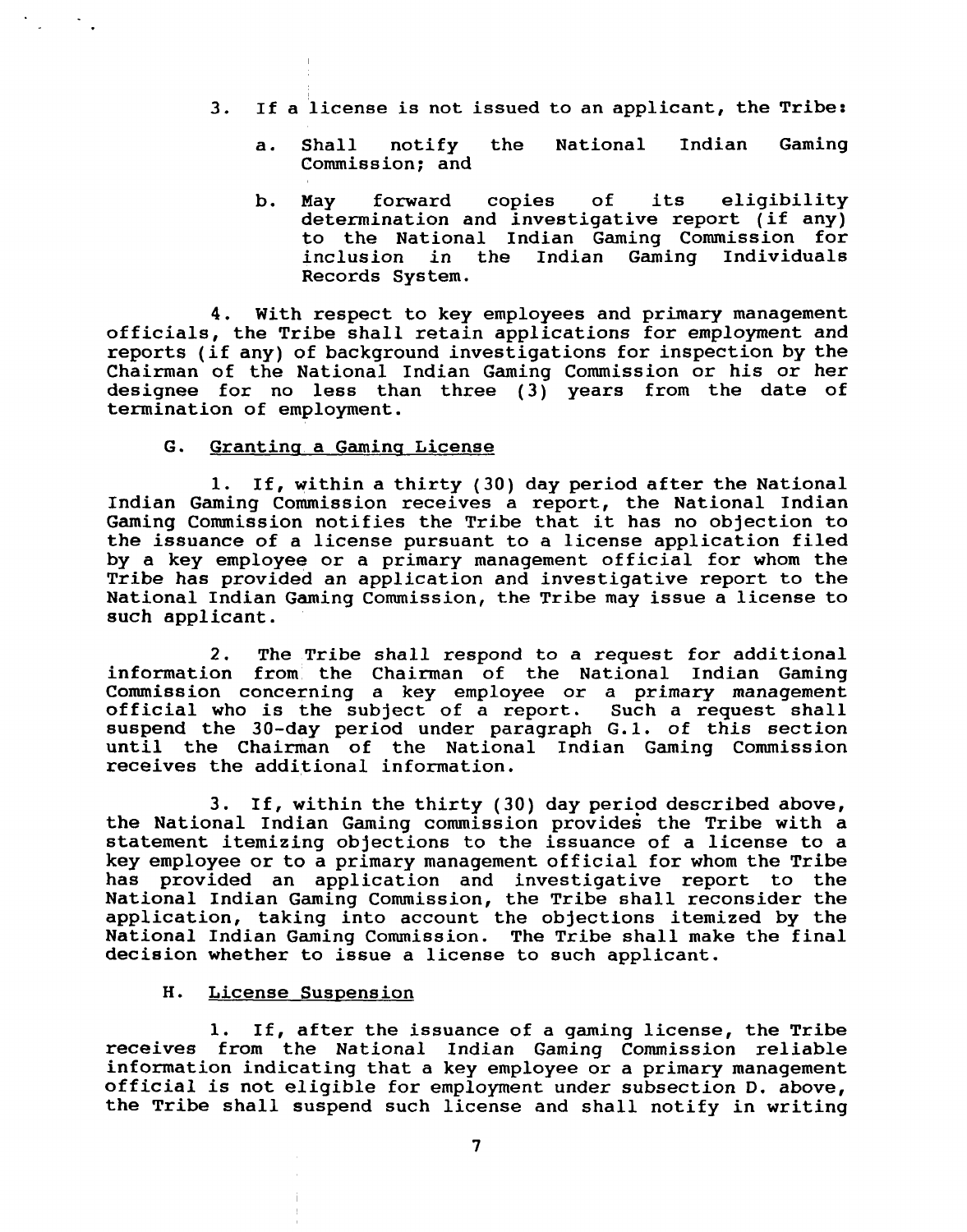the licensee of the suspension and the proposed revocation.

2. The Tribe shall notify the licensee of a time and a place for a hearing on the proposed revocation of a license.

3. After a revocation hearing, the Tribe shall decide to revoke or to reinstate a gaming license. The Tribe shall notify the National Indian Gaming Commission of its decision.

## VIII. License Locations

The Tribe shall issue a separate license to each place, facility, or location on Indian lands where Class I1 or Class I11 gaming is conducted under this Ordinance.

### IX. Repeal

To the extent that they are inconsistent with this ordinance, all prior gaming ordinances are hereby repealed, including that enacted on March 4, **1989.** 

### X. Further Enactments

This Ordinance is intended to meet the requirements for its approval by the Chairman of the National Indian Gaming Commission. However, the Tribe reserves the right and intends to establish a Tribal Gaming Commission and to take further regulatory steps regarding Class I1 and Class 111 gaming by regulation, an additional ordinance, or otherwise outside the scope of this Ordinance but consistent with this Ordinance.

Dated: Cther 13, 1993

chappa, Charman <u>/nd/</u><br>brd M.

Donald La Chappa, Vice-Chairman

*W'e99&i* 

Paul Darby, Councilmember

Ernest Magginni, Councilmember Darlene Padilla, Councilmember

absent)<br>Albert Phoenix, Councilmember Josephine Romero, Councilmember